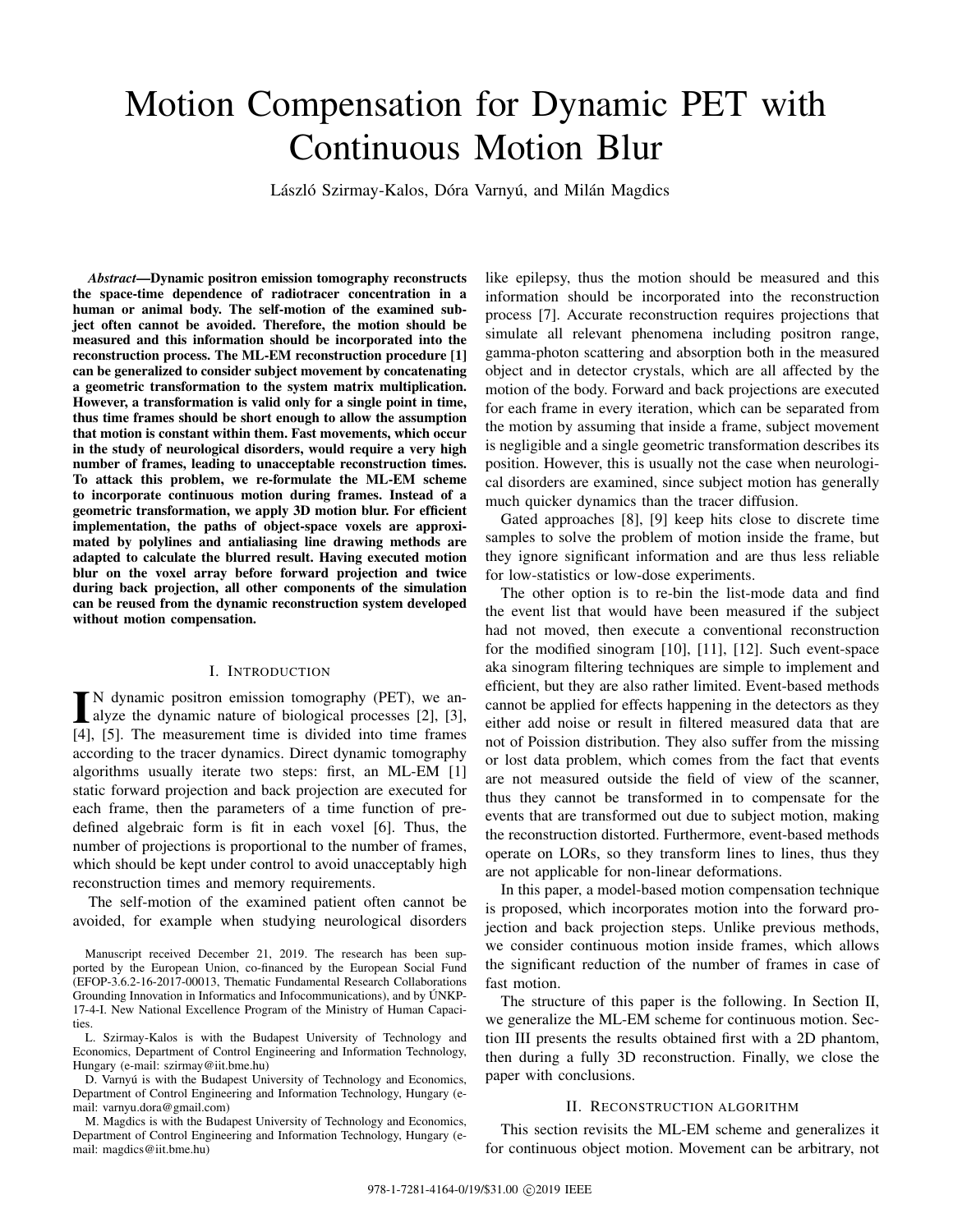

Fig. 1: Overview of the generalized ML-EM reconstruction for continuously moving or deforming objects

necessarily rigid body motion.

Radiotracer isotopes randomly decay generating events in the detectors of the tomograph. An event consists of the identification of the involved detectors, also called *Line Of Response* or *LOR*, and the time of the detection. To get an efficient numerical method, the measured volume is divided into voxels and the measurement time is discretized by *ticks*  $t_1, t_2, \ldots, t_{N_F}$ , then events are binned into *frames*  $(t_F, t_{F+1})$ . The number of voxels and frames are critical, because the computational complexity of the reconstruction is proportional to their product.

Radiotracer concentration is described by a kinetic model  $\mathcal{K}(\mathbf{p}_V, t)$ , which represents each voxel V with a parameter vector  $\mathbf{p}_V = (\mathbf{p}_{V,1}, \dots, \mathbf{p}_{V,N_P})$ . The expected number of decays in voxel V in time interval  $[t_F, t_{F+1}]$  is

$$
\tilde{x}_F(\mathbf{p}_V) = \int_{t_F}^{t_{F+1}} \mathcal{K}(\mathbf{p}_V, t) e^{-\lambda t} dt,
$$
\n(1)

where  $\lambda$  is the decay rate of the tracer. (Expectations are generally indicated by a tilde in this paper.)

The correspondence between decays and detected events is established by the *system matrix* A, which expresses the probability of detecting an event in LOR L given that a decay happened in voxel  $V$ . If the measured object is moving, then the system matrix is also time-dependent, since a point of its body will be at different places at different times. To handle this, we introduce two voxel arrays, an *object-space* array that follows the measured object, and a *tomograph-space* array that is fixed to the tomograph. To make the distinction clear, object-space voxel activities are denoted by lower case

letters and indexed with  $V$  or  $V'$ , while tomograph-space voxel activities with upper-case letters and indexed with W. The system matrix describing the correspondence between tomograph-space voxels and LORs is not time dependent, but tomograph-space voxels have dynamic activity due to both the dynamic radiotracer concentration and the time-dependent transformation between object-space and tomograph-space.

Knowing the transformation between object-space and tomograph-space, we can obtain an *overlap factor*  $O_{V',W}(t)$ between object-space voxel  $V'$  and tomograph-space voxel  $W$ , which expresses the ratio of the volume in voxel  $W$  that actually comes from object-space voxel  $V'$ .

The expected number of decays in tomograph-space voxel W in time interval  $[t_F, t_{F+1}]$  is

$$
\tilde{X}_{W,F} = \sum_{V'} \int_{t_F}^{t_{F+1}} \mathcal{K}(\mathbf{p}_{V'},t) e^{-\lambda t} O_{V',W}(t) dt
$$
\n
$$
= \sum_{V'} \tilde{x}_F(\mathbf{p}_{V'}) o_{V',W,F},
$$
\n(2)

where  $o_{V',W,F}$  is the *average overlap* of object-space voxel V and tomograph-space voxel  $W$  during frame  $F$ :

$$
o_{V',W,F} = \frac{\int\limits_{t_F}^{t_{F+1}} \mathcal{K}(\mathbf{p}_{V'},t)e^{-\lambda t}O_{V',W}(t)\mathrm{d}t}{\int\limits_{t_F}^{t_{F+1}} \mathcal{K}(\mathbf{p}_{V'},t)e^{-\lambda t}\mathrm{d}t}.
$$
 (3)

From now on, we assume that this average overlap is independent of parameter vector  $\mathbf{p}_V$ , which is the case when either  $\mathcal{K}(\mathbf{p}_V, t) e^{-\lambda t}$  or the overlap factor are constant in time.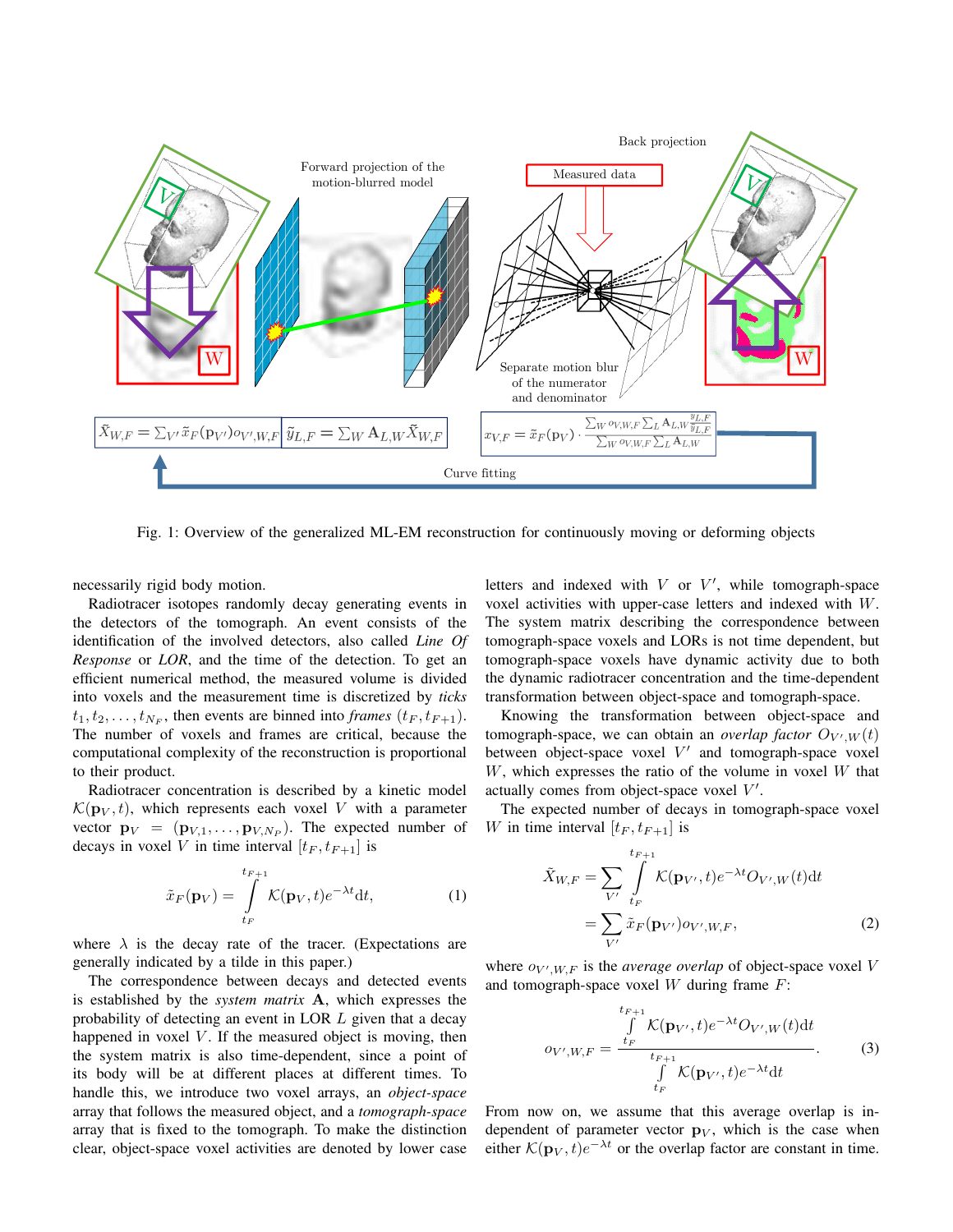Otherwise, it is a good approximation. Taking advantage of this, we get

$$
o_{V',W,F} \approx \frac{1}{t_{F+1} - t_F} \int_{t_F}^{t_{F+1}} O_{V',W}(t) \, \mathrm{d}t. \tag{4}
$$

The expected number of detection events  $\tilde{y}_{L,F}$  in LOR L in frame  $F$  is the sum of the contributions of all voxels:

$$
\tilde{y}_{L,F} = \sum_{W} \mathbf{A}_{L,W} \tilde{X}_{W,F},\tag{5}
$$

which is a conventional *forward projection*.

The measured number of hits in LOR  $L$  in frame  $F$ follows a Poisson distribution of expectation  $\tilde{y}_{L,F}$ . Because of the statistical independence of different LORs and different frames, the combined probability considering all LORs and frames is the product of the elementary probabilities. According to the concept of *maximum-likelihood reconstruction*, unknown parameters are searched to maximize the following log-likelihood:

$$
\log \mathcal{L} = \sum_{L} \sum_{F} \left( y_{L,F} \log \tilde{y}_{L,F} - \tilde{y}_{L,F} \right),\tag{6}
$$

where  $y_{L,F}$  is the measured number of detector hits in LOR  $L$  in frame  $F$ .

The likelihood has an extremum where all partial derivatives are zero:

$$
\sum_{F} \sum_{W} \frac{\partial \tilde{X}_{W,F}}{\partial \mathbf{p}_{V,P}} \sum_{L} \left( \mathbf{A}_{L,W} \frac{y_{L,F}}{\tilde{y}_{L,F}} - \mathbf{A}_{L,W} \right) = 0, \quad (7)
$$

for all object-space voxels  $V = 1, 2, ..., N_V$  and parameters  $P = 1, ..., N_P$ .

Using Eq. 2 and also exploiting our simplifying assumption that the average overlap is independent of the parameter vector, we get

$$
\frac{\partial \tilde{X}_{W,F}}{\partial \mathbf{p}_{V,P}} = \sum_{V'} \frac{\partial \tilde{x}_F(\mathbf{p}_{V'})}{\partial \mathbf{p}_{V,P}} o_{V',W,F} = \frac{\partial \tilde{x}_{V,F}}{\partial \mathbf{p}_{V,P}} o_{V,W,F}.
$$
 (8)

since the derivative at the right hand side is non-zero only if  $V = V'$ . Thus, Eq. 7 simplifies to

$$
\sum_{F} \frac{\partial \tilde{x}_F(\mathbf{p}_V)}{\partial \mathbf{p}_{V,P}} \sum_{L} \sum_{W} o_{V,W,F} \left( \mathbf{A}_{L,W} \frac{y_{L,F}}{\tilde{y}_{L,F}} - \mathbf{A}_{L,W} \right) = 0.
$$
\n(9)

The computation of the derivatives of the log-likelihood requires a forward projection and an update operation in each frame  $F$ . Indeed, in frame  $F$ , the expected number of radioactive decays in voxel V is  $\tilde{x}_F(\mathbf{p}_V)$ , which is forward projected via all overlapped tomograph-space voxels to obtain  $\tilde{y}_{L,F}$  according to Eq. 5. The update operation is called the *back projection* and obtains a new estimate of the activity as

$$
x_{V,F} = \tilde{x}_F(\mathbf{p}_V) \cdot \frac{\sum_W o_{V,W,F} \sum_L \mathbf{A}_{L,W} \frac{y_{L,F}}{\tilde{y}_{L,F}}}{\sum_W o_{V,W,F} \sum_L \mathbf{A}_{L,W}}
$$
  

$$
= \tilde{x}_F(\mathbf{p}_V) \cdot \frac{\sum_W o_{V,W,F} R_{W,F}}{\sum_W o_{V,W,F} S_{W,F}}
$$
  

$$
= \tilde{x}_F(\mathbf{p}_V) \cdot \frac{\hat{R}_{V,F}}{\hat{S}_{V,F}},
$$
 (10)

where

$$
\hat{R}_{V,F} = \sum_{W} o_{V,W,F} R_{W,F} \tag{11}
$$

is the *motion blurring* of the numerator of the classical back projection

$$
R_{W,F} = \sum_{L} \mathbf{A}_{L,W} \frac{y_{L,F}}{\tilde{y}_{L,F}},\tag{12}
$$

and

$$
\hat{S}_{V,F} = \sum_{W} o_{V,W,F} S_{W,F}
$$
\n(13)

is the motion blurring of the denominator of the classical back projection

$$
S_{W,F} = \sum_{L} \mathbf{A}_{L,W}.\tag{14}
$$

Substituting these into Eq. 7, we obtain:

$$
\sum_{F} S_{V,F} \frac{\partial \tilde{x}_F(\mathbf{p}_V)}{\partial \mathbf{p}_{V,P}} \left( \frac{x_{V,F}}{\tilde{x}_F(\mathbf{p}_V)} - 1 \right) = 0. \tag{15}
$$

In this equation,  $\tilde{x}_F(\mathbf{p}_V)$  depends only on the unknown parameter vector  $\mathbf{p}_V$  of voxel V, whereas the calculation of  $x_{V,F}$ consists of a forward and a back projection, therefore its value depends on the parameter vectors of all voxels. So if  $x_{V,F}$  was known, then the computation could be decoupled for different voxels, creating a system of equations with  $N_P$  unknowns. In this way, forward/backward projection is separated from the calculation of the parameter values, thus the complexity of the algorithm will be the sum of the complexities of the two steps and not their product [6]. Using a one-step-late strategy, i.e. taking  $x_{V,F}$  from the previous iteration, the non-linear equation is solved, which can also be imagined as a *curve-fitting* process.

In summary, an iteration of the motion-compensated reconstruction consists of the following steps (Fig. 1):

- 1) For each frame, we compute  $x_{V,F}$ , which in turn includes the following steps:
	- a) Evaluation of the integral of the radiotracer concentration for each object-space voxel  $V$  and for this frame to get  $x_F (\mathbf{p}_V)$  (Eq. 1).
	- b) Motion blur to compute the activity of tomographspace voxel W, i.e.  $\tilde{x}_{W,F}$  (Eq. 2).
	- c) Forward projection of the tomograph-space voxels to obtain expected LOR hits  $\tilde{y}_{L,F}$  (Eq. 5).
	- d) Computation of numerator  $R_{W,F}$  and denominator  $S_{W,F}$  of the classical back projection (Eq. 12 and Eq. 14).
	- e) Motion blur of the tomograph-space numerator  $R_{W,F}$  and denominator  $S_{W,F}$  voxel arrays into object-space voxel arrays  $\hat{R}_{V,F}$  and  $\hat{S}_{V,F}$ , respectively (Eq. 11 and Eq. 13).
	- f) Multiplying the object-space activity by the ratio of  $\hat{R}_{V,F}$  and  $\hat{S}_{V,F}$  to evaluate  $x_{V,F}$  (Eq. 10).
- 2) Fitting the parameters on the resulting  $x_{V,F}$  values of each object-space voxel  $V$  and frame  $F$  by solving Eq. 15.

It is often advantageous to use a simplified system matrix in back projection and simulate accurate particle transport only in the forward projector [13], [14], [15]. For the suggested motion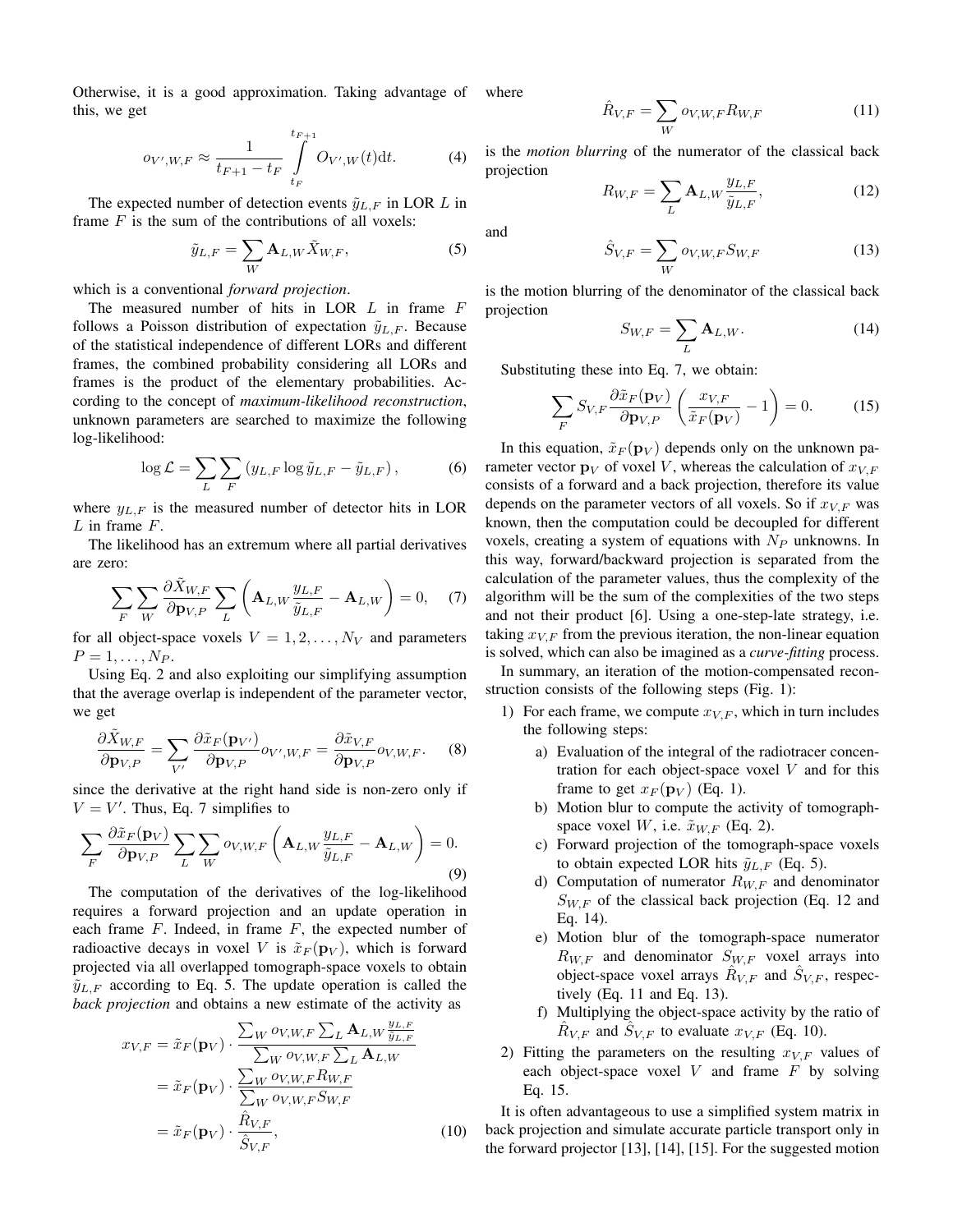

Fig. 2: Two-dimensional brain phantom used in the experiments.



Fig. 3: Deforming the activity field with time dependent swirl.

compensation technique, simplification means that instead of considering continuous motion, we take a single sample of the movement at the middle of the frame. That is, instead of blurring activities inside a frame, the voxel array is transformed to the object state at the middle of the frame. Note that if blurring is replaced by transformation in both forward and back projection, we get the classical motion compensation approach back. Thus, during the demonstration of the result, we compare three methods: a) transformation in both forward and back projection, which is the classical approach; b) blurring in forward direction and transformation in the back projection, which is the unmatched version of our proposed technique; c) blurring in both forward and back projection, which is the matched version of the proposed approach.

## III. RESULTS

#### *A. 2D brain phantom*

To examine the proposed methods, we first used a 2D brain phantom consisting of four regions: gray matter, white matter, blood, and air (Fig. 2) [16].

The object-spare coordinates are in  $[-2, 2]$  units and the measurement time is 10 seconds. The applied motion is a non-linear swirl type deformation, which transforms  $(x, y)$  to  $(x', y')$  based on the current time t (Fig. 3):

$$
x' = x \cos\left(\frac{te^{-\sqrt{x^2 + y^2}}}{2}\right) + y \sin\left(\frac{te^{-\sqrt{x^2 + y^2}}}{2}\right),
$$
  

$$
y' = -x \sin\left(\frac{te^{-\sqrt{x^2 + y^2}}}{2}\right) + y \cos\left(\frac{te^{-\sqrt{x^2 + y^2}}}{2}\right).
$$
 (16)



Fig. 4:  $L_2$  error curves of the 2D brain phantom as a function of the number if ML-EM iterations, when the measurement time is decomposed into 1, 2, and 3 frames

We executed 50 generalized ML-EM iterations setting the number of frames to 1, 2, and 3. The compared cases were the following. In "No motion", the object is not moving and therefore there is no need for motion compensation. This case can be considered as limit that can be approached with perfect motion compensation. The case of "Motion, no compensation" is the other extreme. Swirling is executed during the simulation of the measurement, but no motion compensation is used during reconstruction. "Motion, transformation in forward and back projection" is the classical approach for motion compensation. The two versions of the new method include the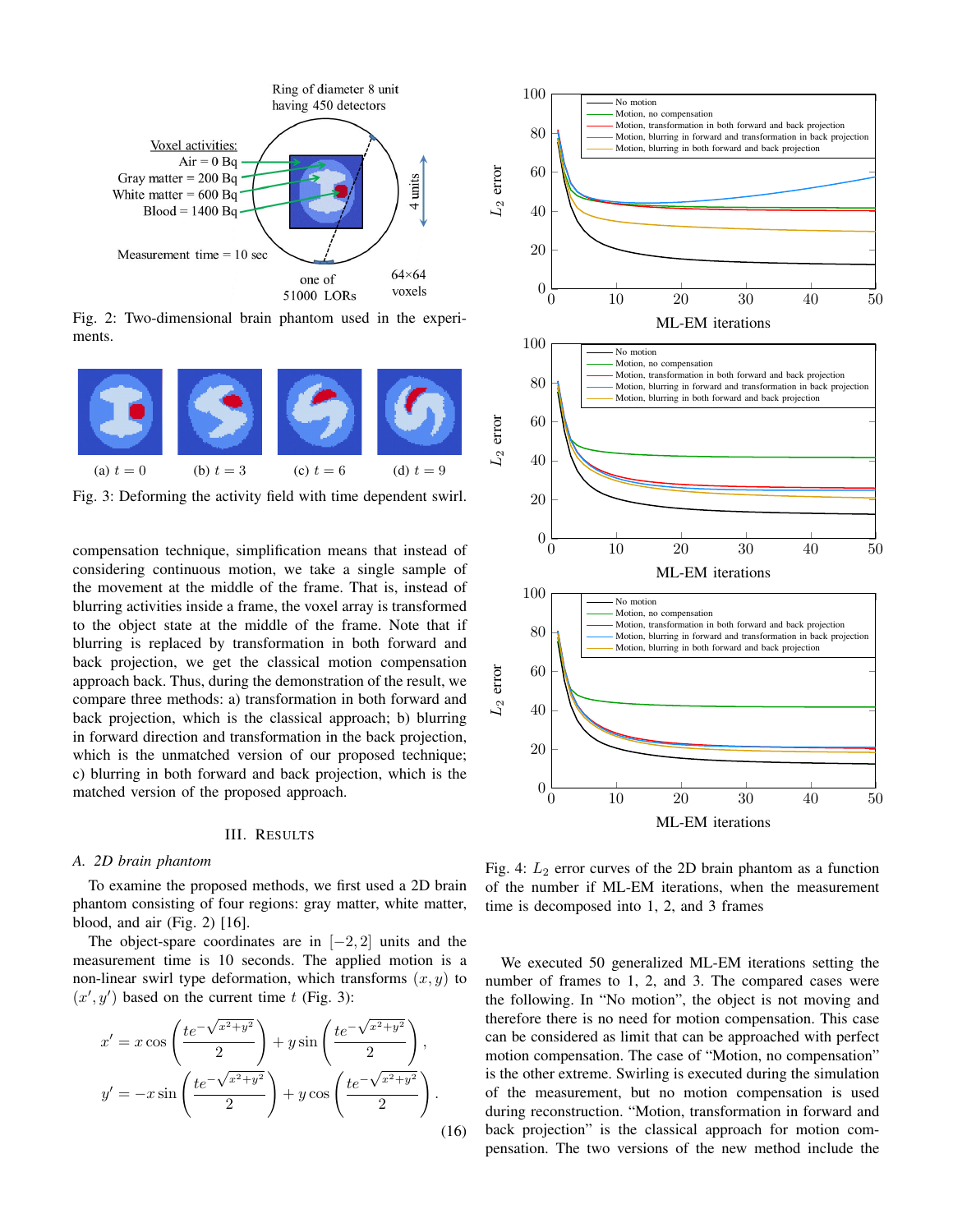

Fig. 5: Reconstructed activity images of the 2D brain phantom

unmatched "Motion, blurring in forward and transformation in back projection" and the matched "Motion, blurring in both forward and back projection". The  $L_2$  error curves as a function of the iteration number are shown by Fig. 4 and the reconstructed activities by Fig. 5.

Motion compensation resulted in errors between those of the unmoving and the moving but not compensated cases. The matched version was better than the unmatched one, which in turn was better than the classical approach, but the difference diminished as we took more frames. When the frame number was low (only one in this experiment), the unmatched back projector caused a divergence of the error after initial convergence.

## *B. 3D Derenzo phantom*

The suggested motion compensation techniques were analyzed in 3D using a Derenzo phantom [17] (Fig. 6) simulation assuming the Tera-tomo nanoScan detector geometry [18], [19]. The phantom moved 8 voxels in the positive x-axis direction in 300 seconds at a constant speed, then moved back to its initial position in another 300 seconds. (No rotational motion was applied.) The measurement time was divided into 2 frames. The examined techniques were the following: a) No compensation, b) Event-based compensation (transforming events to a reference point in time at the beginning of the reconstruction), c) Model-based, transformation in both forward and back projection, d) Model-based, blurring in forward and transformation in back projection, and e) Model-based, blurring in both forward and back projection.

Fig. 7 presents the CC error curves as a function of the iteration number and Fig. 8 displays the reconstructed activity images. Results show that the event-based compensation outperforms the model-based algorithms in terms of accuracy. However, it should be noted that this comparison is not fair



Fig. 6: Slices of the 3D Derenzo phantom

since event-based compensation transforms all events according to their actual time, while other approaches should bin the events into two frames. Moreover, event-based compensation is limited to rigid body motion.

Among the model-based solutions, the methods proposed in this paper resulted in lower errors than the classical approach of transforming activities in both forward and back projection. Although the difference was slight, the matched version performed better than the unmatched one, as was the case in the 2D examinations as well.

# IV. CONCLUSIONS

By adding three motion blur executions to the MLEM reconstruction pipeline, it is possible to compensate larger and even non-rigid-body motions without dramatically increasing the number of frames. The blurring operation can be well supported by the GPU and its extra time is negligible compared to the other steps of the reconstruction. Two versions of the proposed approach were presented in the paper, one with a matched and one with an unmatched forward and back projector. Simulation results show that both of them outperform the classical motion compensation method, but the matched version achieves slightly better accuracy.